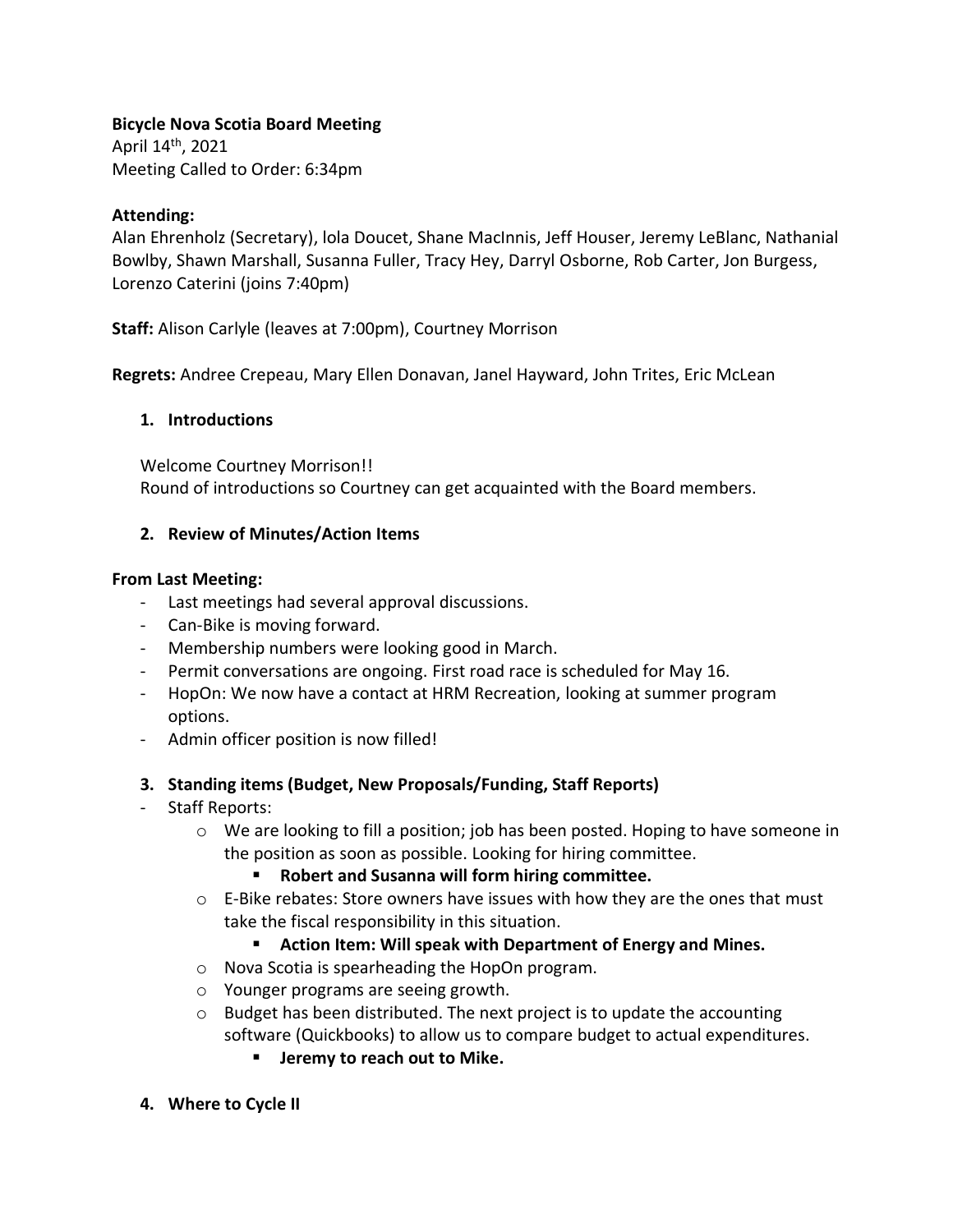- Nothing new to add currently. Positive thoughts towards taking the first steps in this process. Looking to move forward with this in the fall.
	- o **Susanna to reach out to Steve. Courtney to call Nimbus.**

## **5. Summer Tour Rides**

- Looking into RumRunner's ride for the end of the summer.
- Coco Events looking to organize a ride in the valley (Scots Bay) in late July. Looking for some additional support with social media/media/advertising.
	- o **Susanna, Courtney, and Rob to discuss logistics.**

## **6. Brunello**

- The work is almost done! Hoping to do a media piece with the final bit of work. Will also do an inaugural ride.
- BNS members will have free access (\$5 otherwise) how will this occur? Some sort of tag/sticker?
	- o Work with Brunello to come up with a system.
	- $\circ$  Is this a wider topic can it be tied together with membership?
	- o Can it be prominently displayed on a bike? Advertising opportunity.
		- **Courtney to investigate options.**

## **7. Social Media Ad Campaign**

- Looking at targeting our own followers, as well as other activities (Nordic, climbing, etc)
- Targeting is general, race, and women on wheels specific.
- A focus is on rider insurance it is permanent across categories and activity types.
- Have developed website to include more ways for people to join as members.
- Looking at using statistics from the BNS website and Zone4 to assist with future changes to the campaign.
- TO DATE: ~80 Provincial Licenses, ~45 UCI Licenses, ~340 general memberships
	- o **Shane to reach out to Steve to make campaign adjustments.**
	- o **Courtney to ask Steve about graphic files.**

# **8. Sector Updates (red flags, important issues)**

- Blue Route meeting last Friday. Exciting developments with new paved shoulders, trails, and future developments. Good progress and exciting developments coming.
- Permit conversations are ongoing. First road race is scheduled for May 16. Decision to be made by Friday.

# **9. Short items/Voting items:**

- Teen Ride: Looking to create a steppingstone for teens to get into cycling. Create a ride with BNS coaches. Address a development pipeline gap. Build into grass roots programs. Looking for additional coaches.
	- o **Connect potential coaches with lola.**

Meeting Adjourns at 8:08pm